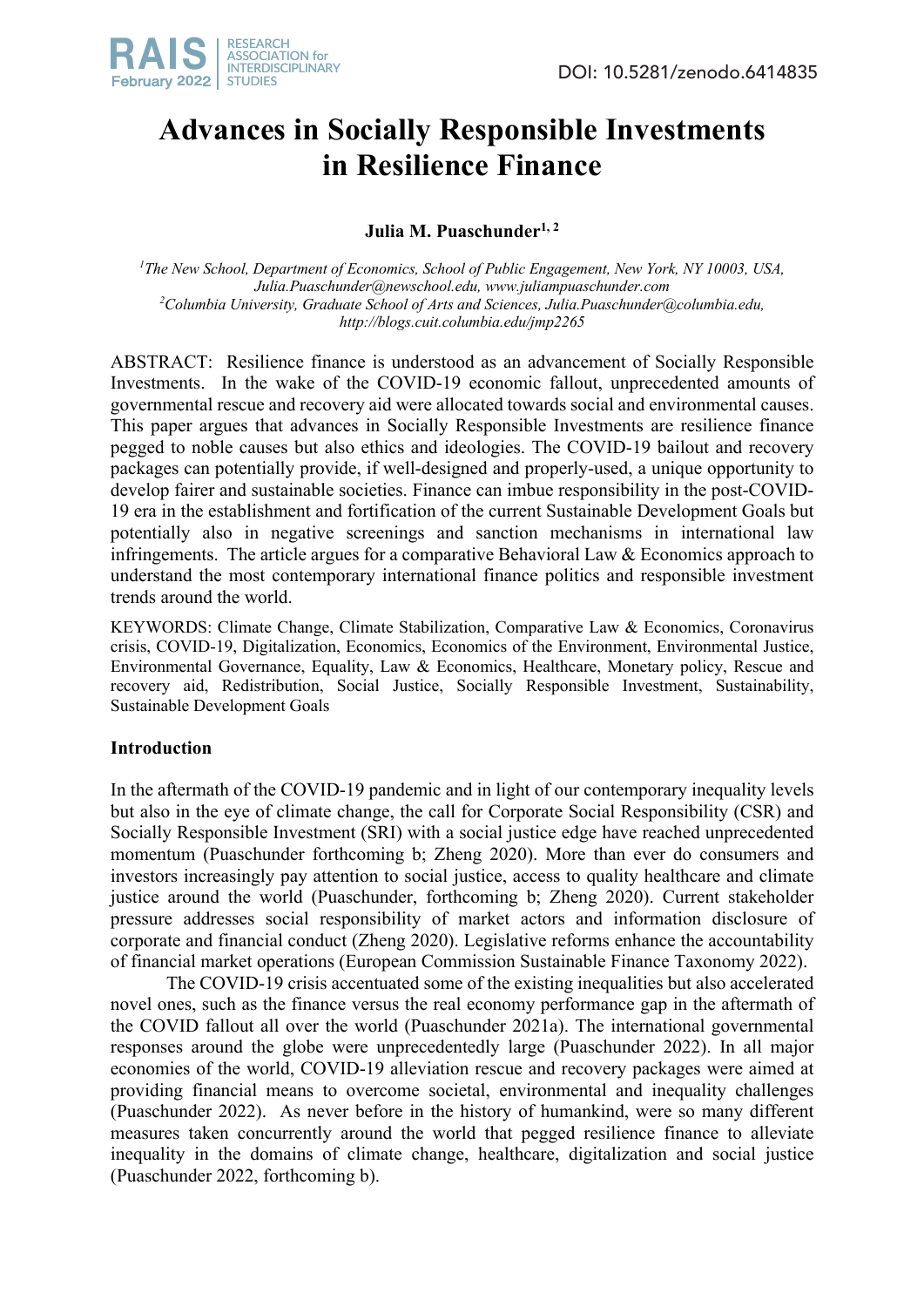The modern dynamics of financial resilience markets feature a shift to attention to social, environmental and justice causes. Resilience finance is also – more than ever before – housed in online spheres. The current financialization is also used in international politics and international relations playing out in financial sanction mechanisms. To draw attention to the power of finance in the wake of modern history, positive and negative investment screening techniques have become most important political tools in the emergence of sustainable development but also in the viability of economic stability and maintenance of international markets. To an unprecedented extent in the history of Socially Responsible Investments are funds used today for the integration of environmental, social and governance criteria in investment decisions. Financial considerations as an ethical act have also become a powerful political tool. Sustainable finance has leveraged into the ultimate process of taking due account of political international relations but also environmental and social considerations in investment decision-making (European Commission 2018). Socially Responsible Investment are therefore main resilience finance mechanism tools that consider financial returns pegged to social/environmental good. Resilience finance is thus the major vehicle to bring about social change in longer-term and sustainable activities.

This article will present a theoretical comparative corporate governance analysis of the state-of-the art of finance as an international relation means but also cover responsible investment and sustainable finance with a focus on the most pressing developments of our lifetime. With the COVID-19 pandemic having changed markets and society lastingly and having heralded a call for Corporate Social Justice but also in light of digitalization encroaching workspaces and climate change arising on the horizon, the reinterpretation of the public-private sector roles in providing financial responsibility has leveraged into the most pressing topic of our times (Zhang 2020). The renaissance of attention to responsibility as a prerequisite for the functioning of economic systems portrays sustainable finance as windows of opportunity to sanction international misconduct and grant access to preventive quality care, climate stabilization as well as access to capital to alleviate rising inequality in the age of digitalization.

First, this article introduces responsible investments as investment funds (bonds or equities) that integrate social, environmental and governance criteria additionally to financial considerations (European Commission 2018). As of today, responsible investments have emerged into an *en vogue* topic for corporate executives, governmental officials, international public servants and stakeholder representatives. This article captures the positive and negative screenings of finance markets by the examples of finance politics in international relations but also rescue and recovery aid being pegged to Sustainable Development Goals.

Then this piece addresses the most recent developments of responsible investing in recent law and economics trends of our post-COVID-19 era. This article aims at providing the theoretical foundations for possibilities to make finance to a contemporary tool of politics but also as a vehicle to make the world a more responsible, sustainable and equitable home. Sustainable finance thereby clearly follows ethical imperatives and equity mandates in the wish of a democratization of finance and redistributing of global gains within society, between nations and over time (Puaschunder 2020b). Critical readers may ask how to monitor and evaluate the inclusion and social impetus of a transition of the economy. Therefore, the article will provide engaging examples of the most pressing law and economics problems of our times in light of the need for attention to politics of finance and resilience powers. Concrete examples will cover the contemporary international law tensions, climate justice and environmental equity, access to affordable quality healthcare and medical prevention around the world as well as a harmonious transition to a digitalized economy. Examples provided include the role of finance that most recently has become a highly political means in the wake of divestiture used in international relation tensions. In light of climate change, the industrialized Western world is addressing a most urgent demand for a transition to a green economy. The article will also touch on our workplace revolution in digitalized productivity but also demands for a focus on health and well-being of the human workforce. All around the world we face social equality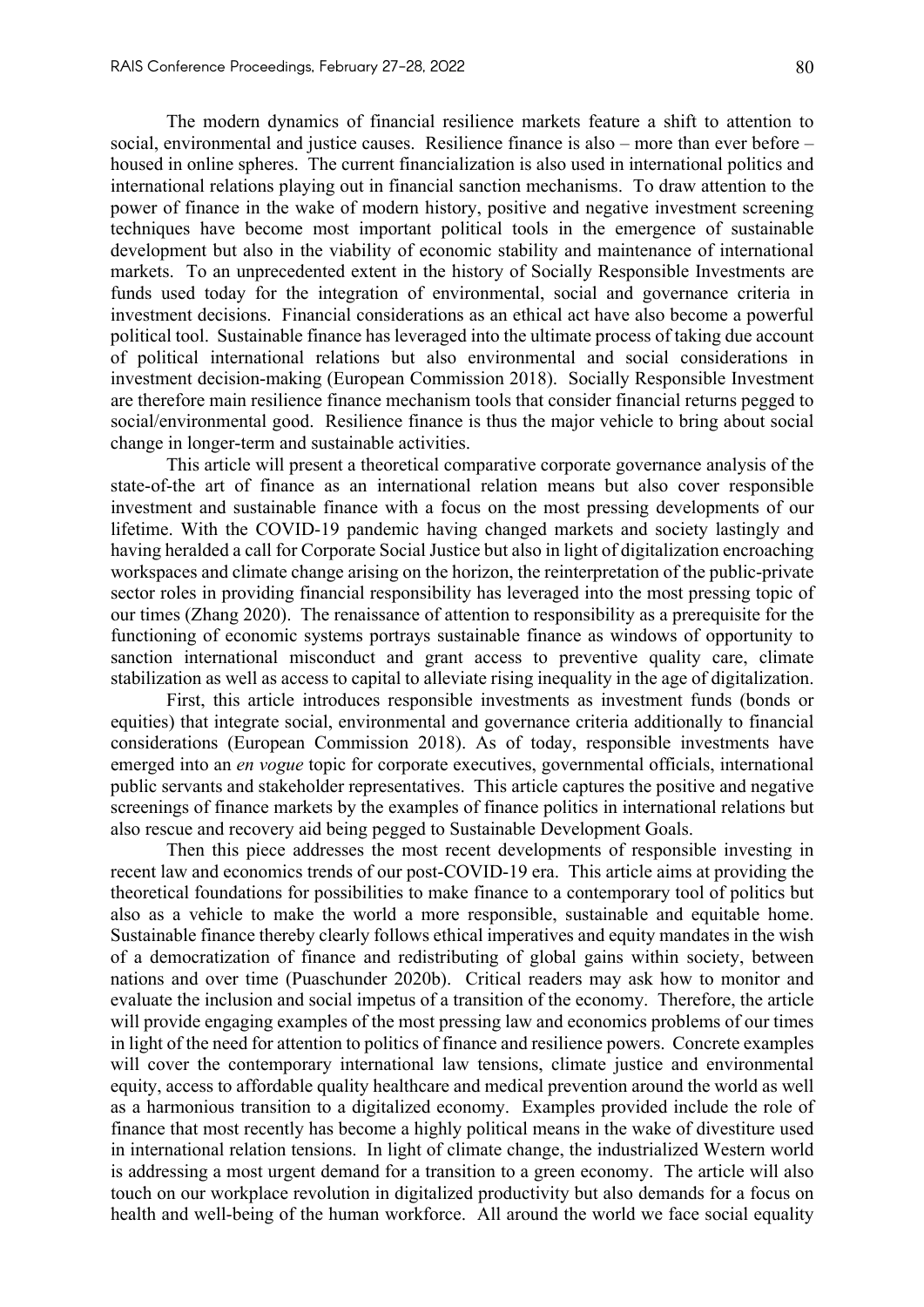and justice pledges in education, corporate endeavors and society at large, which have also inspired the finance world to embrace ethics of inclusion and the economics of diversity.

# **Socially Responsible Investments in the 21st century**

Socially Responsible Investments are investment funds (bonds or equities) that integrate social, environmental and governance criteria additionally to financial criteria (European Commission 2018; Puaschunder 2013). Sustainable finance or green finance provide a broad set of financial regulations, standards, norms and products that pursue an environmental objective, and in particular to facilitate the energy transition (European Commission 2018).

Socially Responsible Investments provide the theoretical foundations for possibilities to make finance safer, more responsible, sustainable and equitable. Historical examples exist how socially responsible finance alleviated socio-economic but also humanitarian challenges prior to COVID-19 and the digital age (Puaschunder 2019a). As never before in the history of modern humankind, is finance today intertwined with politics, international relations and Sustainable Development Goals in our contemporary post-COVID-19 era.

Newest insights on how to steer finance as a crisis recovery means in resilience finance are mainly pursued in the United States Green New Deal and the European Green Deal (Puaschunder 2019b, 2021c). The United States Green New Deal started with advocacy for a co-use of carbon tax and green bonds in order to stimulate economic growth (Puaschunder 2021c). The Green New Deal thereby combines Roosevelt's economic approach with modern ideas such as renewable energy and resource efficiency.

In Europe the heart of the European Green Deal is the European Sustainable Finance Taxonomy to classify market action's carbon footprint and sustainability. The Next Generation EU targets at finding the funds for climate mitigation, adaptation and stabilization in green bonds. Drawing from a political economic and historical foundations stance, studying Socially Responsible Investment as a vehicle to drive social change provides a positive perspective of COVID-19 reforms and tries to evaluate what developments may be turned into future sustainable development assets.

## **Socially Responsible Investments in the international arena**

Socially Responsible Investment is explicitly addressed in Western world countries, but also different regions of the world use the forces of finance to allocate funds towards the common good. A comparative Law & Economics approach helps understand the most contemporary international finance developments to rebuild the crisis-struck economies around the world. Legal and regulatory frameworks for practice and international customs of Socially Responsible Investments should feature the gap between law-in-books and actual market performance practice throughout the world. This comparative overview of the relation between law-in-books and economics-in-practice in regard to Socially Responsible Investments around the world is novel and draws from the current opening of the field of Behavioral Law & Economics. Countries appear to differ between having more of an accord in law-in-books and economics-in-practice or failure to perform due to a gap between planned legal framework conditions and practiced customs falling prey to corruption and sub-optimal collective action choices. Future Law & Economics studies should set out to study the success factors but also failure trajectories of territories because of divergence of what is written in legal regulatory books and practiced in economic terms.

A theoretical comparative corporate governance analysis of the state-of-the art of political markets and sustainable finance should draw attention to the most pressing developments of our lifetime that are meant to be alleviated by the forces of modern markets and sustainable finance. In vivid contemporary case studies, finance should be studied in its novel political and international relations role and means to make the world safer, fairer, more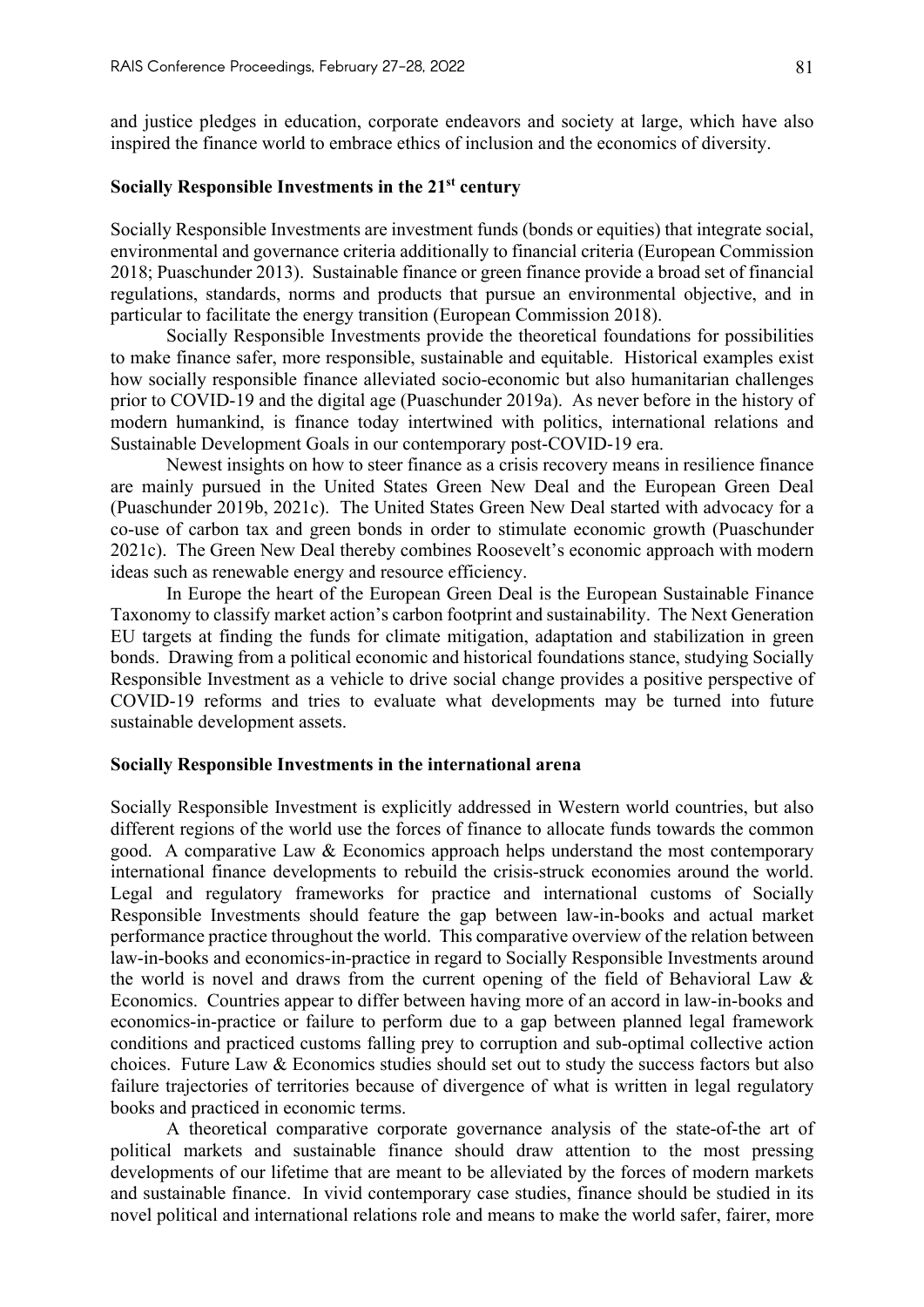sustainable place, in which the economic benefits of our times are distributed more equitable. A discussion could acknowledge the most recent developments of these novel phenomena around the world with international variations and diverse implementation strategies. Besides historical examples of finance as a politics and international relations vehicle, the idea of responsible investment and sustainable finance should be introduced in a snapshot of its multiple implementation facets with international outlook of today's time.

From the international perspective, Socially Responsible Investments are currently practiced in divestiture from Russia in the wake of the Ukraine crisis. Positive attempts to steer market forces towards social common causes are foremost proposed in the United States Green New Deal pegged to COVID-19 rescue and recovery funding. The European Green Deal and the European Sustainable Finance Taxonomy are European attempts to peg COVID-19 rescue and recovery packages to social, environmental and equality causes in line with the Sustainable Development Goals. The Next Generation EU targets at bundling the European finance world to responsibility attention. Central Asian belt-and-road initiatives and recovery funds but also the UN Copenhagen Accord Asian Greening of the Economy funds after COVID-19 are similar attempts in the Asian world. The Gulf region's economic transition from oil exports to service sector industries and female participation in the workforce will likely be adjusted to the current oil and natural gas trade redistribution pattern changes in the wake of the Russia crisis. The Oceania's first recession in 30 years in the wake of the COVID-19 external shock and its implications for connected territories, such as small nation island states in light of climate change and the need for climate refugee legal status will likely be dominant topics in socially responsible finance strategies in this part of the world. Africa's natural resource wealth imply a renewed call for democratization of access to revenues for all and steering finance towards the common good. Lastly, innovative socially responsible finance in the space travel investments domain will likely include cryptocurrency's role in the invasion of Mars, which calls for being in line with the limits to growth (Pierson 2021).

### **Most recent developments**

The extraordinary performance of the finance markets in relation to the real economy in the 2020 COVID fallout has arisen a new age of inequality, which the rescue and recovery aid around the world tries to alleviate (Puaschunder 2022, forthcoming b). In today's world the large amount of quantitative easing implies inflation in the Western world economics with record high levels in the United States and Europe. The declining value of purchasing power has led to an ascent of digitalized currencies and unprecedented financial sophistication of cryptocurrencies in the global financial flow. The contemporary use of finance as a political means in economic sanctions imposed will leave the world in a different place than it has existed since the end of World War II. Resilience financed will be redefined in its new role as an ethical international relations determinant.

The currently ongoing introduction of Artificial Intelligence (AI), robotics and big data into our contemporary society causes an unprecedented market transformation. Leadership of our contemporary introduction of AI, Robotics and Big Data will demand for understanding the changes implied by COVID-19 with special attention to the healthcare sector (Puaschunder & Beerbaum 2020). The COVID-19 pandemic is expected to create post-COVID infection long haul symptoms for a considerable amount of people, which will require massive rescaling of our health, pension and social services schemes (Puaschunder & Gelter 2022). Waves of variant-related COVID-19 outbreaks but also the chronic debilitation that may follow a previous COVID infection will drastically change the labor force and our approach to work, rest and recovery, which will likely also have a softening role for finance (Puaschunder & Gelter 2022). In the modern workplace novel corporate governance predicaments may arise between liability risks versus spending on general health and well-being of the workforce. The digitalization disruption in the wake of the pandemic will not only change our education and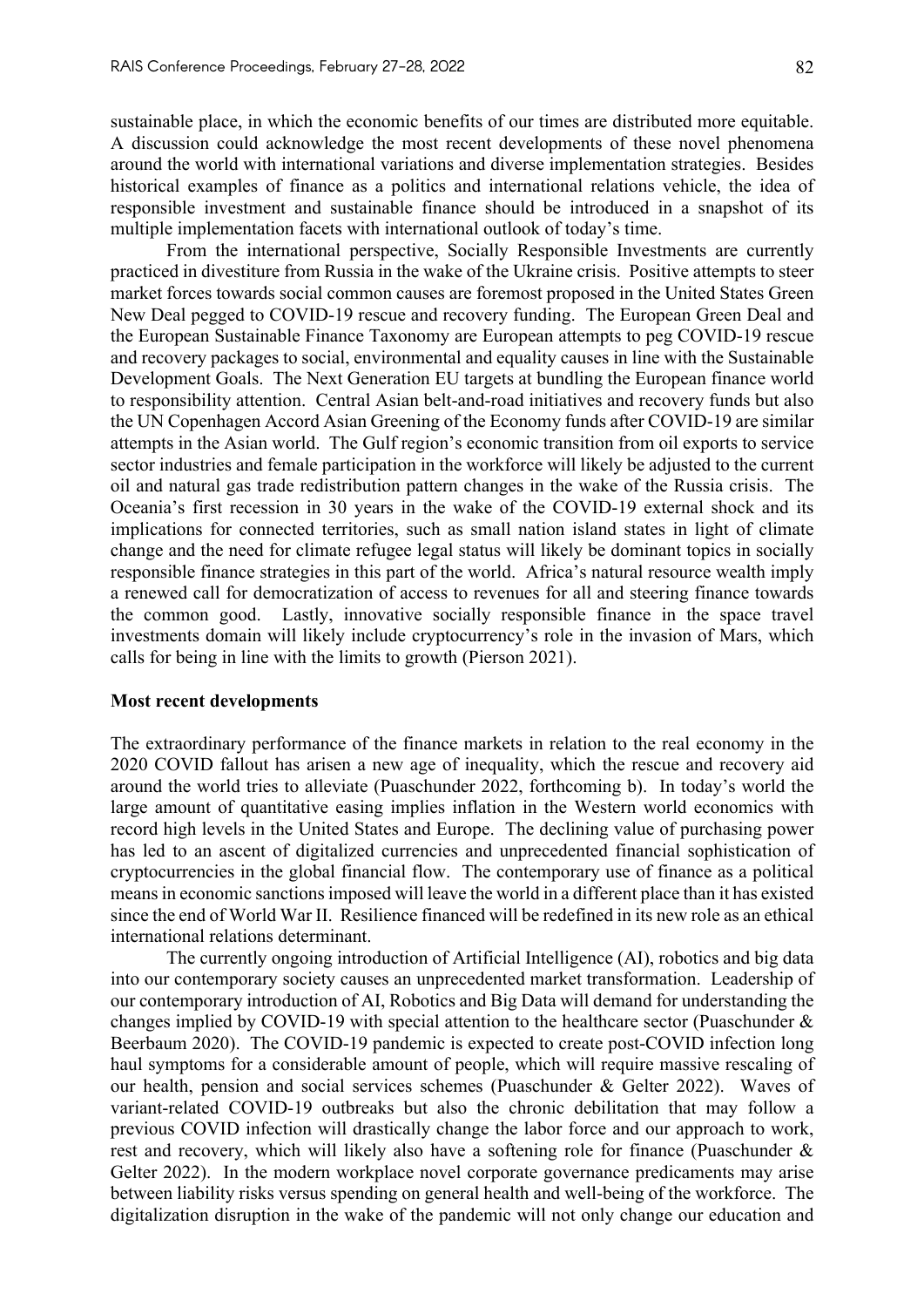workforce lastingly, it will also provide the call for finance markets to help foster pandemic prevention, telemedical healthcare and as COVID-19 long haul alleviation strategies (Corlatean 2020). Digital diplomacy advancements of our lifetimes may include the voiced digital opinio iuris and how that influences finance ethics considerations.

Responsible investment of the future will likely more and more include social justice pledges. Macroeconomic analyses could outline the excellence in social justice (Puaschunder 2021b, forthcoming b). Short- and long-term losses in discrimination against social justice could be understood in economic trickling down and too-big-to-fail arguments. John Maynard Keynes' (1936) multiplier theory could be innovatively applied in endogenous growth theory. Finance considerations would thereby be seen dependent on the need of social peace and societal harmony alongside including health and societal risks. The Schumpeterian argument of the innovative pioneers' role in social transformation as a spring feather of economic growth and improved welfare could be outlined to capture our Zeitgeist of social justice (Schumpeter 1949, 1989). Overall, responsible finance is predicted to gain even higher importance in the wake of attention to human diversity. The post-COVID era may elevate attention to luxury in social justice that inspires and ennobles humankind with dignity (Puaschunder forthcoming b). In our future world to come, economic prosperity may be grounded in respect for a more just society and societal advancement in diversity and inclusion.

### **Future research avenues**

In answering the question if international finance is equitable, one has to acknowledge that the described rescue and recovery aid developments are fairly novel phenomena around the world with international variations and diverse implementation strategies. Future research endeavors may learn how to monitor and evaluate the element of inclusion in finance and social impetus of a transition of the economy. Most novel International Law endeavors to close gaps between law-in-books and economics-in-practice should also become scrutinized when deciding how to monitor and evaluate the success of these novel endeavors. Established insights of behavioral economics that highlighted attention to the gap between plans and execution could aid homogenizing law-and-financial-in-books and finance-economics-in-practice (Puaschunder 2020a, forthcoming a).

Future investigations may also provide concrete examples what responsible investment can mean in sanction mechanisms. The role of finance international finance politics and international relations around the world has leveraged to unprecedented momentum in East and West tensions – for instance, in the current concerted action against Russia. Sustainable finance definitions may start integrating the term resilience rescue aid, foremost embodied in the Green New Deal in the US and the European Green Deal in Europe but also in rescue and recovery packages in Asia being pegged to social credit scores. Future advancements of economic growth in sustainable finance may also be captured in the current Gulf region's attempts to find a new revenue besides natural resources in tourism, education and human capital development via emancipation. Sustainable finance should also be captured in Oceania's finance dependence structures' impact on regional communities and small nation island states. Africa's wealth in natural resources could become pegged to ethical mandates of a democratization of access to revenues in resilience finance and international aid conditionalities. Sustainable investment may also be reflected upon in the hope of ethical mandates in the economic invasion of extraterrestrial land and humankind may learn from the mistakes of colonialization for the current invasion of outer space. Cryptocurrencies thereby play a major role and ethical finance imperatives may lift this market option to a more just and sustainable level.

Future contested terrains include the most pressing law and economics predicaments of our times in light of the need for attention to finance in international law, climate stabilization and environmental equity. Concrete examples of comparative Law & Economics focusing on rescue and recovery aid's potential to contribute to the common good could be used to derive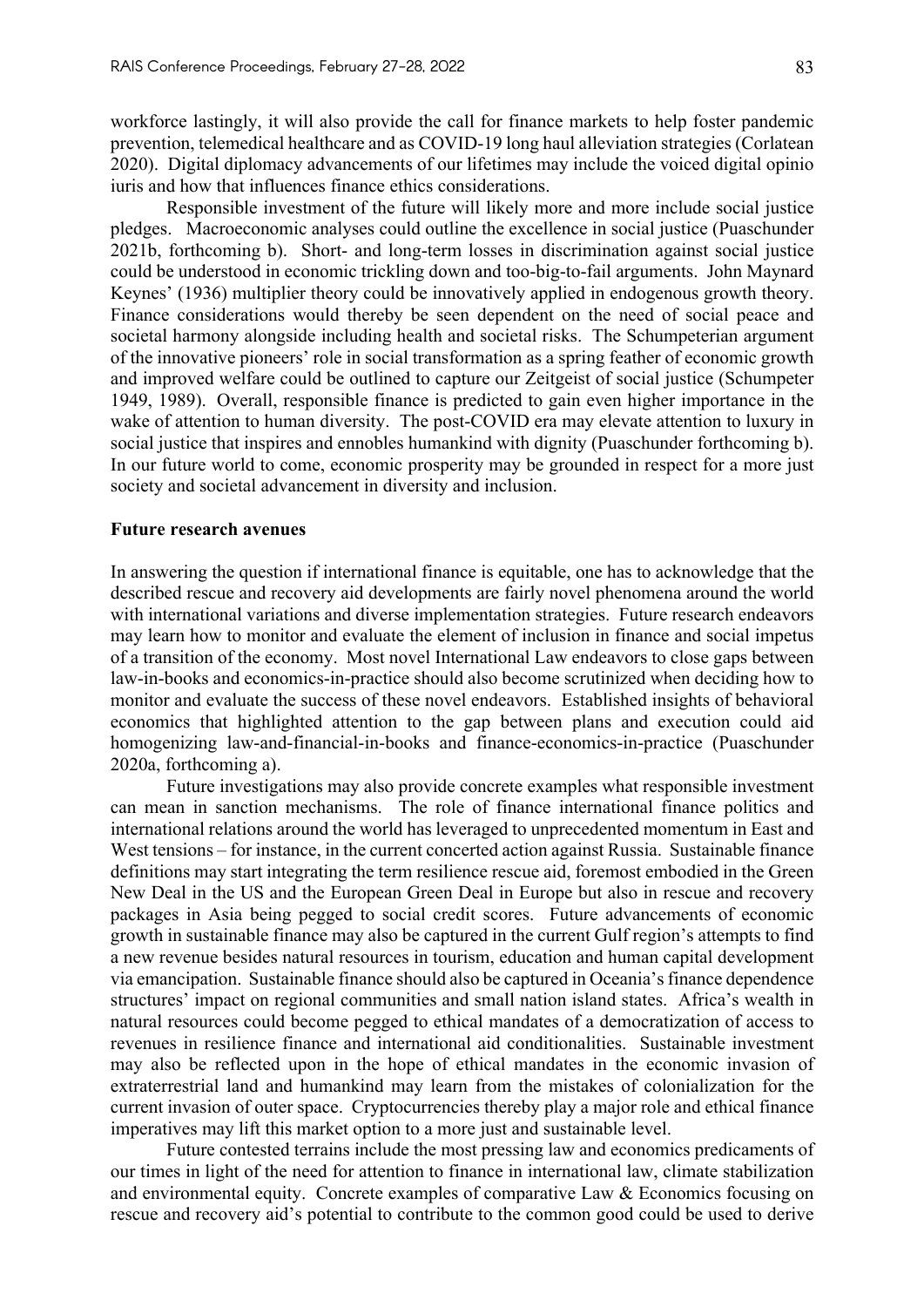historically-unique conservations of our contemporary Zeitgeist. These case studies could aid leaders around the globe how to allocate funds to alleviate and soothe inequality but also to sanction and correct international law infringements. Future Law & Economics advancements may also cover the role of finance and investments in moving customary law borders in light of rising sea levels, access to affordable quality healthcare and medical prevention around the world as well as a harmonious transition to a digitalized economy. Ethical imperatives and equity mandates may be integrated in a democratization of finance and redistributing of global gains within society, between nations and over time. All these endeavors target at solving the most pressing issues and ethical predicaments of our lifetime and imagine the power of finance to enact a better world through the forces of responsible investing and sustainable finance.

## **Conclusion**

This article addressed the politics and international relations of contemporary finance. Responsible investment and sustainable finance matters were put into perspective of the Sustainable Development Goals. Socially responsible investments and sustainable finance in their multiple implementation facets and international angles were introduced as diverse topics that require accounting for multi-stakeholder perspectives. International case studies of the most pressing behavioral law and economics challenges of our times include the domains of international sanctions finance, negative screening divestiture, climate change, healthcare, digitalization disruption and social justice demands.

Overall, investigating the nature of international relations in finance but also sustainable development imbalances from an economics point-of-view and a legal perspective alongside a comparative Behavioral Law & Economics global governance vision helps ensure economic justice solutions for advancing global stability. The structure of increasingly-fragile environmental conditions should be captured in the future in order to derive real-world relevant implications how to improve the overall global environmental conditions for humankind on a global scale but also over time. From an understanding of the economic climate change gains and losses, climate gain redistribution strategies will follow (Puaschunder 2020b). Shedding light on fair global warming gains distribution is meant to aid market economies to be brought to a path consistent with prosperity and sustainability in line with the Sustainable Development Goals. Climate change winning countries are advised to use taxation of the gains in sectors to raise revenues to offset the losses incurred by climate change (Puaschunder 2020b). Climate change losers should issue bonds to be paid back by taxing future generations (Puaschunder 2020b). Climate justice within a country should also pay tribute to the fact that low- and highincome households share the same burden proportional to their dispensable income, for instance enabled through a progressive carbon taxation (Puaschunder 2020b). Those who caused climate change could be regulated to bear a higher cost through carbon tax in combination with retroactive billing through a corporate inheritance tax to reap benefits from past wealth accumulation that contributed to global warming (Puaschunder 2020b).

Leadership of AI, robotics and algorithm is currently becoming essential to support the newly emerging Generation COVID-19 Long Haulers (Puaschunder & Gelter 2022). Financialization of digitalization may create enormous potential for aiding impaired patients who suffer from waves of fatigue, headaches, emotional distress and/or memory changes (Puaschunder & Beerbaum 2020; Puaschunder & Gelter 2022). Future research demands for preventive medical care guided by real-time measurement of health status but also the socioeconomics of rest and recovery need to be explored (Puaschunder & Gelter 2022). Sustainable resilience finance could provide solutions how to fill human gaps in rest and recovery periods.

The luxury in diversity could newly be argued to be based on the financial market literature on diversification (Puaschunder forthcoming b). John Maynard Keynes' multiplier effect and the too-big-to-fail argument can help advance the economics of diversity argument (Puaschunder forthcoming b). Macro-economic cross-sectional and time series analyses in the